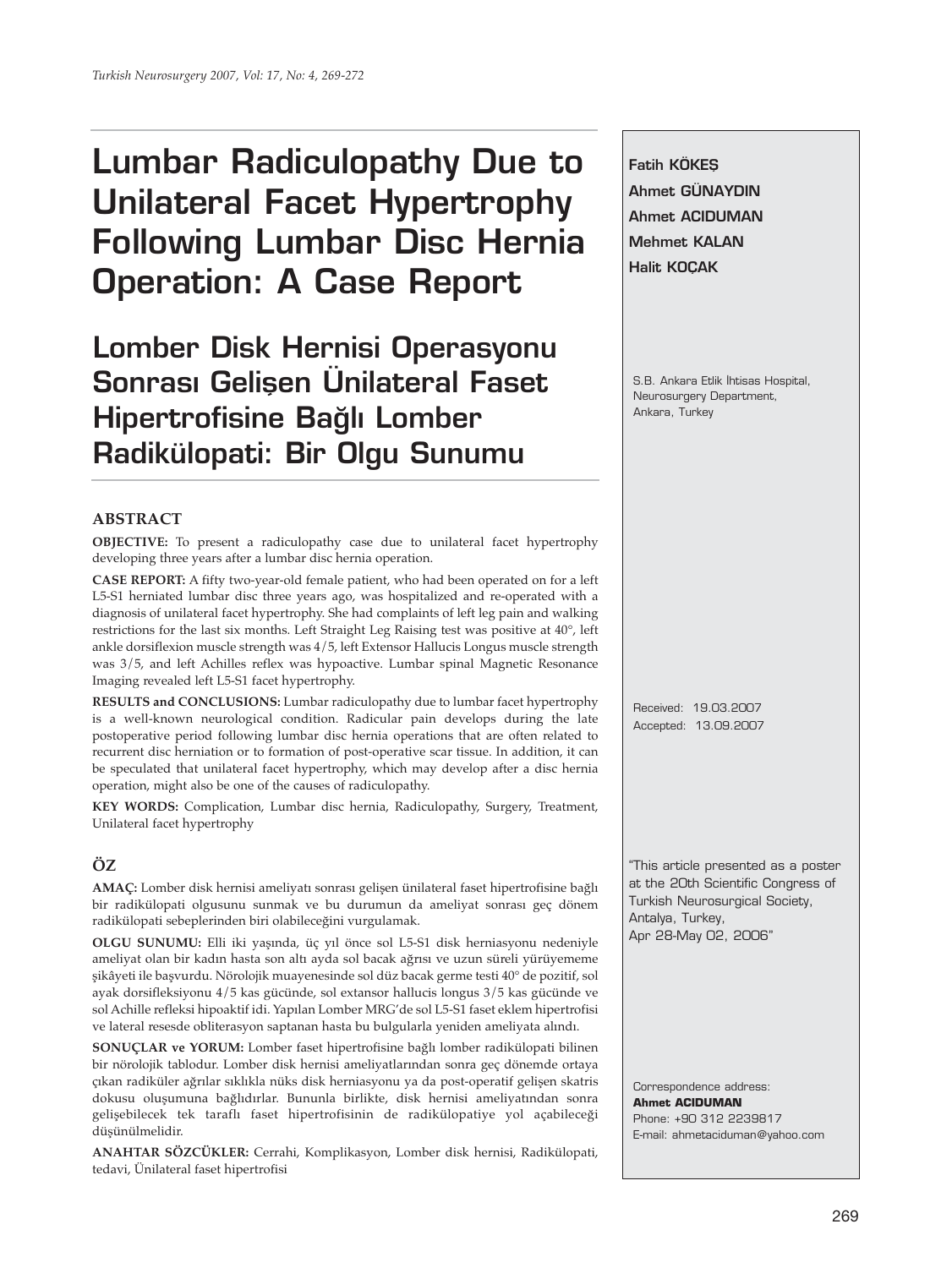#### **INTRODUCTION**

Lumbar facet hypertrophy is known to lead to radiculopathy via compressing the nerve root and has been investigated by many authors (1, 2, 5, 6). The hypertrophic changes in posterior spinal elements compress the neural structures, especially in the lumbar and cervical regions (1). However, unilateral facet hypertrophy and an associated root lesion are very rare conditions. In this report, we present a patient who had been operated for left L5- S1 herniated lumbar disc three years ago and was reoperated for radiculopathy due to unilateral facet hypertrophy and emphasize that unilateral facet hypertrophy should be kept in mind as a cause of late postoperative radiculopathy.

#### **CASE REPORT**

A 52-year-old female patient was admitted to the hospital with low back pain, left leg pain and walking restrictions since the last 6 months. She had been operated for the left L5-S1 disc hernia three years ago (Figure 1A,B). At this previous operation a simple discectomy was carried out without any extra bone removal. The patient affirmed that the operation improved her symptoms. Three years after the operation, her low back pain restarted, intensified in the hip and extended to the lateral side of her thigh. The leg pain increased with walking, thus restricting her walking, and had become more intense in the last 3-4 months. Her walking distance had decreased to 200 meters without pain.





**Figure 1A,B:** Lumbar spinal MRI revealed L5-S1 grade I listhesis and disc hernia on the sagittal T1-W sequence of MRI. Broadbased herniation and mild left facet joint hypertrophy at the same level were observed on the axial slice of MRI when she underwent the first operation.

The neurological examination results were as follow: left Laseque test was positive at 40°, left dorsal flexion muscle strength was 4/5, Extensor Hallucis Longus (EHL) muscle strength was 3/5, and left Achilles reflex was hypoactive. No sensory deficit was detected. Left L5-S1 facet hypertrophy and obliteration of lateral recess were seen as well as compression of the S1 nerve root on sagittal and axial MRI images (Figure 2A,B). The patient underwent surgery with these findings.





**Figure 2A,B:** Lumbar spinal MRI reveals left L5-S1 facet hypertrophy compressing the left S1 root before the second operation for radiculopathy.

During the operation, the L5 inferior facet was observed to be extremely hypertrophic and calcified. It was compressing the S1 root, which was decompressed through a partial facetectomy and foraminotomy. The medial side of the facet joint was removed. The medial facet bone was extremely calcified and hard to remove. A wide chisel was used for removal. Bone removal was extended to the upper root (L5) exit zone. Complete decompression of the S1 root was achieved. A careful and wideranging foraminotomy of the S1 root was then carried out. Calcification of the foramen was not as intense as the facet.

Histopathological investigation of the removed tissues revealed normal bone and cartilage tissue with no pathological structure. There was no histopathological calcification of the bone.

The patient's symptoms ceased in the early postoperative period; and the neurological examination results were within normal limits at the third postoperative month.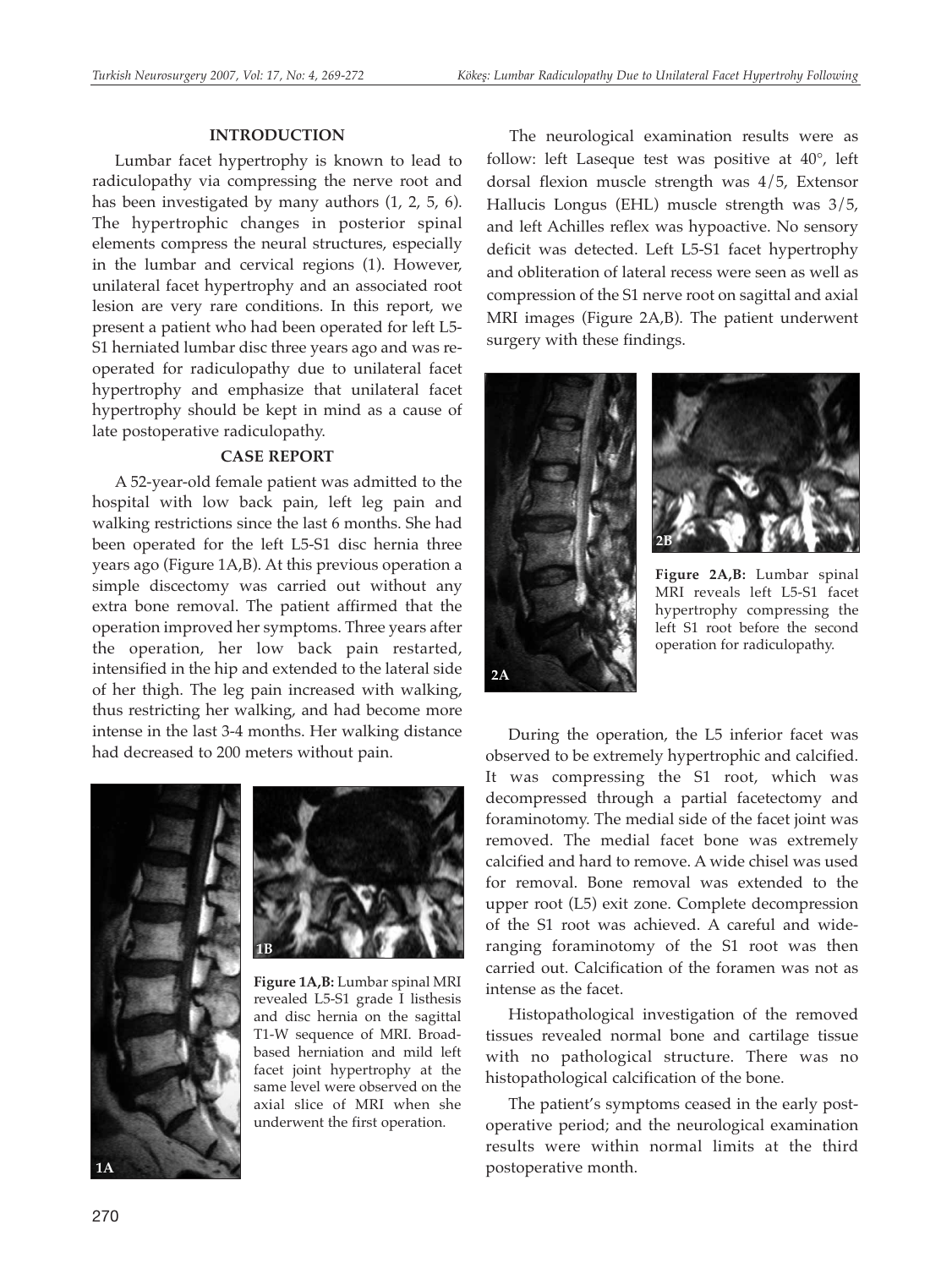## **DISCUSSION**

The etiology of unilateral facet hypertrophy has not yet been fully understood. In 1967, Farfan and Sullivan pointed to the relation of abnormality in the disc and posterior articular changes. They reported asymmetry in the facet joint at the lesion level in patients with acute disc protrusion. Furthermore, they suggested that such asymmetric structure caused abnormal stress on the disc, which resulted in weakening. Concerning development of unilateral facet joint hypertrophy, Epstein et al. underlined the abnormal load-bearing factor regarding these joints (6).

Reynolds et al. (5) have reported 3 years of experience with 22 patients (14 males, 8 females; 19- 75 years old) who underwent surgery for lumbar monoradiculopathy due to unilateral facet hypertrophy. They suggested that trauma might have a role in the onset of symptoms. They also reported that the nerve root could be compressed by a hypertrophic superior or inferior facet.

Wilde et al. (6) presented four cases of unilateral facet hypertrophy relating lower back pain as well as radicular symptoms. They stated that degenerative changes of intervertebral disc can cause an abnormal burden in the moving segment accompanied by unilateral facet joint osteoarthrosis.

Kirby and Maimaris (2) repeated that the pathogenesis for unilateral facet hypertrophy had not been fully understood, but a former trauma could be an initiating factor. They reported a patient who had a whiplash injury in the cervical vertebra due to an intravehicular traffic accident and gradually developed unilateral facet hypertrophy (left C4-5) with radiculopathy at the same level. They suggest that unilateral facet joint hypertrophy in the spine could be due to post-traumatic myositis ossificans. They claimed that whiplash injuries of the cervical spine causing musculo-ligamentous sprains of facet joints with periosteal tearing are becoming increasingly common when drivers or passengers are wearing a seat belt and either decelerate suddenly or are shunted from the rear.

Kornberg (3) presented a case with a unilateral defect of the pars interarticularis and contralateral facet joint degeneration and hypertrophy with first degree spondylolisthesis of the L5-S1 level. The facet degeneration noted might represent chronic increase

of interfacet forces that predispose towards premature degenerative changes, as described with facet joint tropism.

Deogaonkar et al. (1) reported two cases with thoracic cord compression due to unilateral lamina and facet hypertrophy. They emphasized that symptomatic compression due to hypertrophy of posterior spinal elements was more usual in lumbar and cervical sites than the thoracic area. The authors also stated that the etiopathogenesis of unilateral hypertrophy of vertebral posterior elements could not be detected.

Our patient, who presented with low back pain, sciatalgia on the left leg and neurogenic claudication, developing after a lumbar disc hernia operation, was diagnosed as unilateral facet hypertrophy; and complete recovery was obtained after a decompression operation.

The reason for the unilateral facet hypertrophy occurring on the same side and at the same level (left L5-S1) almost 3 years after the surgical operation is probably the same factor that caused abnormal loading of the facet joint on the same side during the postoperative period. Disc removal may change the load-bearing pattern at the same level and side that already experienced abnormal loading. It should be taken into account that ossification and/or hematoma may develop in the facet due to a potential ligamentous and periosteal injury during the operation, which may then be calcified, and become an effective factor in the etiology of sciatalgia. Nishida et al. (4) presented a spinal epidural hematoma case with right L4-5 facet joint in a 58-year old female patient. The authors stated that hemorrhage and spontaneous epidural hematoma was mostly from the posterior internal vertebral venous plexus (Batson plexus). It is also reported that coagulation disorders or minor trauma might be another reason for such hemorrhages. Wiltse et al. suggested that disc herniation alone could result in hemorrhage from Batson plexus. In the radiculopathy case that followed a facet joint apoplexy without a preceding synovial cyst formation, as reported by Nishida et al, the etiology for hemorrhage in the lumbar facet joint was unknown. However, it was suggested that the number and volume of veins increased in degenerative synovium might cause bleeding following a minor trauma (4).